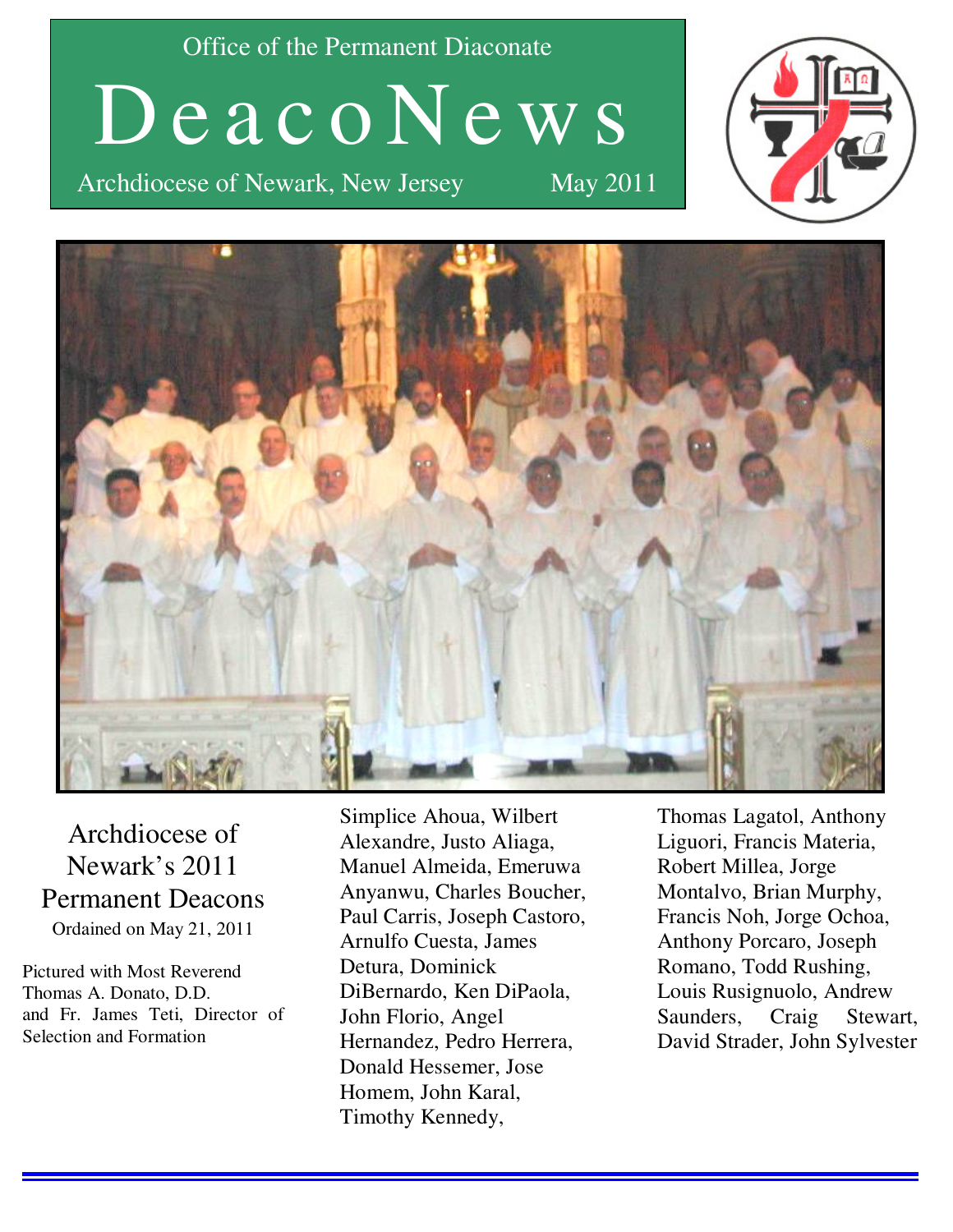

Most Reverend Thomas A. Donato, D.D., Auxiliary Bishop of Newark, ordained thirty-five Permanent Deacons, from the class of 2011, on May 21, 2011, for service to the



Archdiocese of Newark. These men have been in formation for the past five years, guided by Rev. James Teti and a cadre of teachers, advisors, and support teams.

all working and praying for the fruits of their labors be realized in the ministries of these men as they move forward as Permanent Deacons throughout the parishes of the Archdiocese of Newark.

# **Ordination Anticipation**

From James Detura '11 - As I reflect on my upcoming Ordination in just under 4 months, I cannot help but ponder the words of Isaiah, "Here I am send me!"

For years I had been hearing this call to the diaconate and consistently suppressed it. However, as always in my life, God did not give up on me. So after much thought and prayer, I decided to answer His call; but when I said yes, it was not quite the right time. God's plan required I wait 2-3 more years and in the meantime, I

#### **DeacoNews May 2011 http://sjanj.net/rcan\_deacon** Archdiocese of Newark

needed to continue praying and discerning while attending the CFM program.

Well the time came for me to begin the program and with the help and support of my family along with the grace of God and inspiration of the Holy Spirit, I took it head on. Now I can see the light of my Ordination day along with 34 other great men who also have answered this call. They have been a great inspiration to me as I watch the ways they continue to live their lives and bring Jesus to others.

As I ponder what I will be entrusted to do in serving God's people, I look forward with great anticipation while at the same time trepidation. For me, I



try to do my best in all I do and I know in this new journey, my best will only come to the surface as long as I continue to trust in the Lord and allow myself to be guided by the Holy Spirit. I need to remember that this is not about me, but about the God I love and His people, I am called to serve. I also realize that there is still so much to learn and that will only come with time and prayer all the while knowing that I will never stop learning.

I have been a pharmacist now for almost 32 years and in that time I have provided a special kind of care for the people I serve in the South Bronx. I have been able to make a difference in so many lives and that was only

possible because God allowed me to do all I did and gave me the strength and ability to meet the needs of these people. I look back on those years with fondness and thanksgiving for the opportunity.

Now I will be serving God's people in an added way. I will be helping them in a spiritual sense and as paralleled with my profession as a pharmacist, I will serve people by the gifts the Holy Spirit has given me as well as the grace of God which will guide me.

I have been inspired by many words and sayings heard and read over the years and this brief reflection will not allow me to share many, but one which I am grateful for is, "God does not call the qualified, He qualifies the called." Surely I am not qualified but I feel called.

In my deepest sense of humility, I pray that God will continue to guide me as I proclaim His gospel, preach to His people, and most of all, try and live the life he has called me to live. He has blessed me with a wonderful family and I thank my wife Trish along with my children Michael, Erin, Megan and Kerrin who have supported me through my formation. Without their love and support this would not be possible. And of course I thank God for never giving up on me and trusting me to do this work. The thought of that will take me a long time to hopefully understand, even remotely.

God has done many things in my life which I still cannot comprehend. But then all things are possible with God and I am called to continue to trust in Him. As I move toward and beyond my Ordination day, I continue to pray for God's graces and to trust in Him to lead me along this journey. He has called and I have responded.

From Tim Kennedy '11 - When I began this journey about 5 years ago, I was prompted by my pastor at the time, Msgr. McGuinness with a question "did I ever think about the deaconate?" We had a chat and I informed him at one point, I thought

2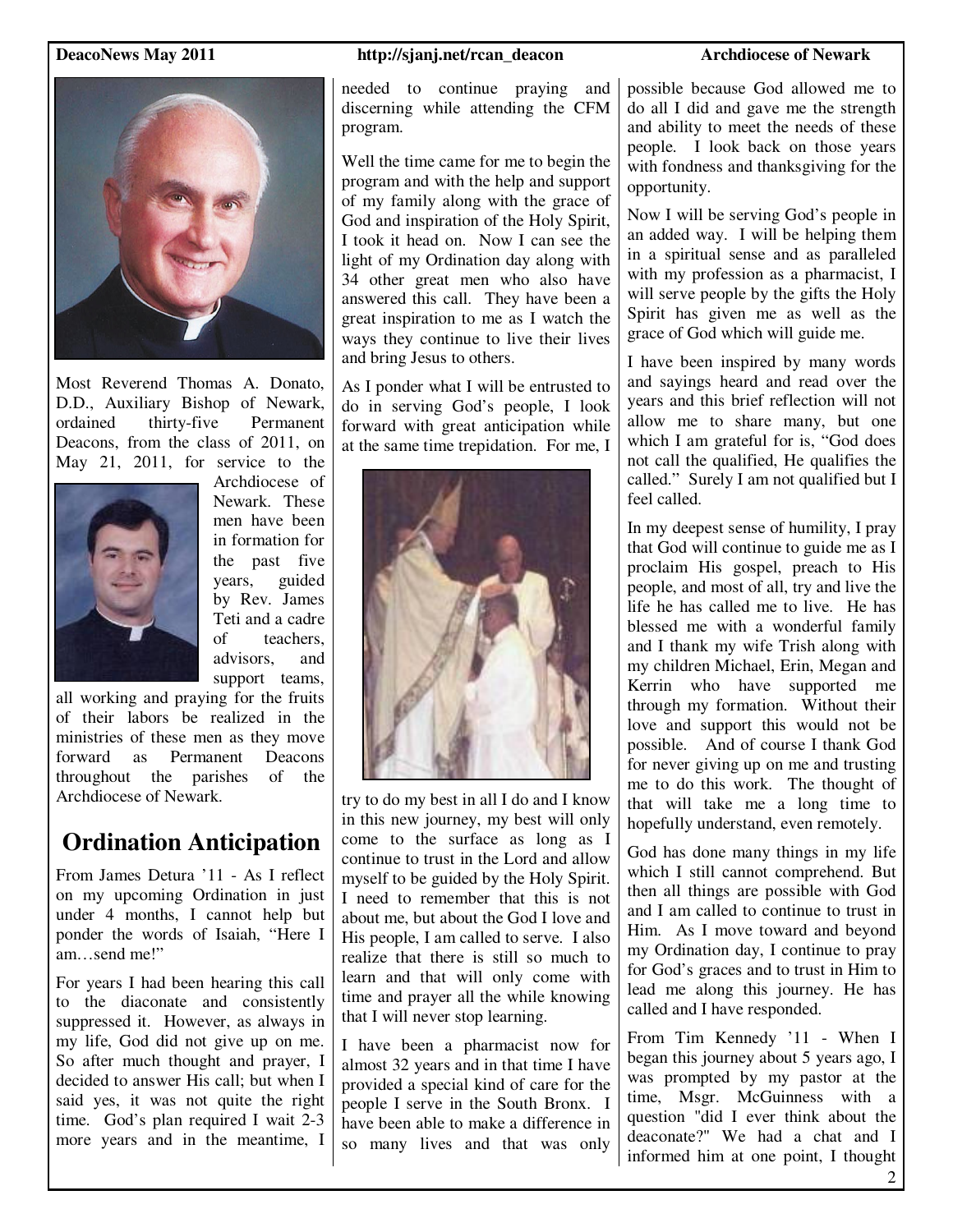about being a priest. Eventually, I got married and both my wife and I became very active in our parish, St. John the Apostle, where I continued to serve as a Liturgical Musician. During our many conversations, I expressed doubt and my "worthiness" to be called to Orders. Msgr. McGuinness had such great simple wisdom. He told me, Tim, if you are concerned about being worthy, let it go, none of us are, there would be no priests or deacons if we waited to become worthy.

I still had my reservations and he sent me a book by Deacon Ed Porter - "My Life as a Catholic Deacon" for me to read. It sat on the seat of my car for three weeks. Msgr. asked had I read it. He followed up with a visit by our two deacons, Ed and Mike who delivered an application package. This too sat on the front seat of my car for about three weeks. He inquired again and told me if I was really going to consider this call, I should complete it because the application was due in to the Chancery soon.

I asked him "why me?" His response was so simple "why not you?" I couldn't answer. My wife Angie gave the final push by asking "what are you afraid of?" I have learned so much over these last four years, mostly about me.

God has blessed me abundantly. I have always been employed in "service" oriented jobs both in Law Enforcement and in Health Care. This experience has taken it to a whole new level. Serving in ministry is where I really feel most fulfilled. I have been active in some type of ministry since the age of 14 when I first started playing guitar at Mass and at charismatic prayer meetings. I no longer have doubts. I know that even though I am a sinner and through all my imperfections, Jesus loves me. My response to that love is to love Him and to say "yes" to His call. Nothing is more important than serving Him and His Church. I am awed and humbled that God would call and use me to serve Him.

#### **DeacoNews May 2011 http://sjanj.net/rcan\_deacon** Archdiocese of Newark

I look forward to the joy we will experience on the day my 34 brothers and I will be ordained permanent deacons for service to the Church of Newark.

I have come to know Jeremiah 29: 11- 14 is a reality in my life: "For I know well the plans I have in mind for you, says the Lord, plans for your welfare, not for woe! Plans to give you a future full of hope. When you call me, when you go to pray to me, I will listen to you. When you look for me, you will find me. Yes, when you seek me with all your heart, you will find me with you, says the Lord, and I will change your lot."

This is God's desire for all of us! I no longer stress about being "worthy". I know I'm not. I stay focused on being open to the will of God in my life and having the courage to carry that out by serving Him and His Church.

# *Director's Column*  **Deacon John McKenna**



It has been a long winter but, as they say, hope springs eternal and summer is on the way! As you see this special edition of Deacon News is

dedicated to the 35 men ordained as deacons on May 21, 2011. These men, who started their formation process five years ago, are the first class to be formed under the new guidelines established by the United States Catholic Conference of Bishops.

It has been a special privilege for me to witness them first installed as Readers, then Acolytes, and finally as Candidates for Ordination.

This group of men reflects the great cultural diversity of our Archdiocese and reveals the unity we have in Our Lord, Jesus Christ, through the gift of the Holy Spirit. Please keep these men, their wives and families in your prayers as they reflect on this all important day.

In September you will be receiving a ballot to select new members of the Deacon Council. We currently have openings on the council for each county. Please vote and return your ballots to the Office of Deacon Personnel in a timely fashion so that your vote may be considered.

Our second annual Deacon and Wives convention will be held at Seton Hall University on Saturday, November 5, 2011. This will be a good opportunity to meet the class of 2011 and their wives. Please save the date.

This past winter and spring we had six of our brothers and one wife of a deacon enter into eternal rest. Please keep Deacons Gustave Greider, Louis Loffredo Jr., Joseph J. Lubas, Philip J. Rejrat, Alfred Schneider, William Giordano, and Mary Tizzano and their families in prayer.

God bless you and all the work you all do!

*Deacons Wives* 

By Peggy O'Neill

Since the permanent diaconate was



restored nearly twenty-five years ago, the Archdiocese of Newark has always understood the importance of the role of the wife of a married deacon in his formation and in his ministry.

Early on it was realized that from the beginning of his formation the wife of a married deacon must be a full partner in his ministry. She must understand and accept what he is called to do because she too is called to be part of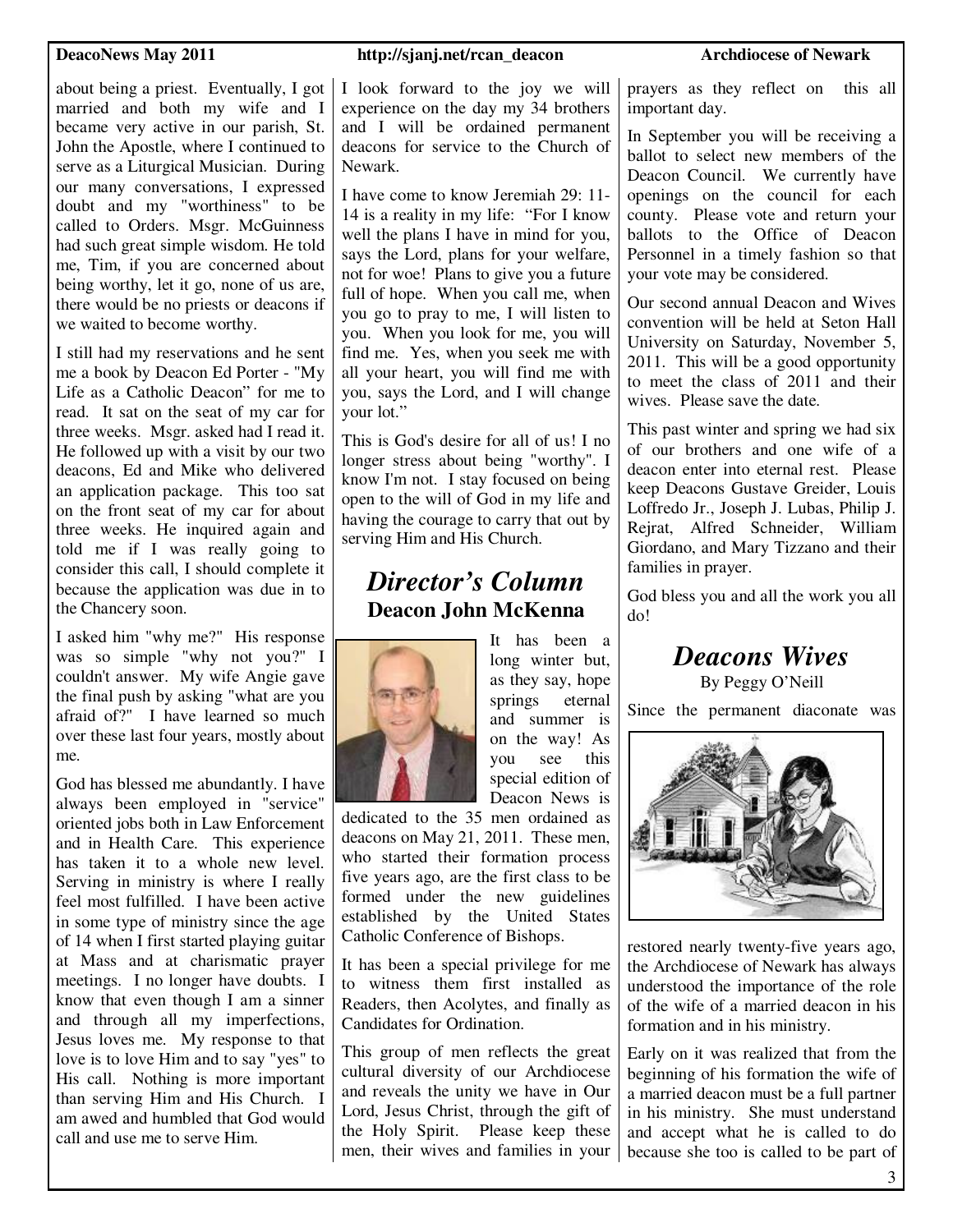this ministry by being there to support him. At the same time for the married deacon the first priority of his ministry should always be his wife and family. They must support each other. To help the wives and widows of married deacons a support group was formed.

A small group of wives and widows have been meeting on a regular basis over the years.

Most recently Jean Andrews, wife of the late Deacon Marshall Andrews, did an excellent job of coordinating these meetings. Recently Jean relocated to Texas to be nearer her daughter. While we will miss Jean and the wonderful work she did for our deacon's wives and widows, the work of the group continues. We exist to bring as many of these women together as possible so that they can participate in the ongoing activities that take place throughout the Archdiocese of Newark. We look forward to welcoming the newest deacon's wives from the class of those men to be ordained this May. Extended is an invitation to them and to all deacon's wives and widows to join this vital group and participate in our meetings, Day of Renewal and Memorial Mass scheduled during the year. For additional information please contact Peggy O'Neill (973) 376 – 4486 or Mary Stark (973) 743 – 9223.

# *Did You Know?*

The "St Lawrence Deacon's Fund" is a donation supported fund instituted to assist Deacons who are seriously challenged financially. To donate, contact Deacon John McKenna.

# *In Remembrance of Deacon Gustave Greider, Class of '75*

Deacon Gustave Greider, 91, who died on December 31, 2010. Gus was in the class of 1975 and was retired living in Latrobe, PA. He was a World War II veteran, having served in the Army Air Forces in Guam. Gus was also a

#### **DeacoNews May 2011 http://sjanj.net/rcan\_deacon** Archdiocese of Newark

certified public accountant for the Archdiocese of Newark, N.J, and employed for many years, in the Finance Department, where he was responsible for Parish Services. He also served as associate director of the permanent diaconate between 1982 and 1990 under Msgr. Tim Shugrue.

Deacon Gus's wife Margaret predeceased him in May of 2005.

Please join in praying also for Deacon Gus's daughter Peg Mulcahy and family in their loss.

# *In Remembrance of Deacon Louis Loffredo Class of '05*

Excerpted from Newark Star Ledger



'Deacon Louis Loffredo Jr., 66, a lifelong resident of Newark, N.J. was accepted into eternal glory on Thursday, Jan.

6, the Feast of the Epiphany, a fitting tribute to his love of the Christmas season. Deacon Lou was retired as a dietary coordinator for West Hudson Hospital in Kearny, N.J. after nine years. Previously, he was a steel worker for Otis Elevator in Harrison, N.J. where he worked with his father for six years.

Deacon Louis Loffredo was born into this world on April 23, 1944. He had a lifelong love and devotion to the Roman Catholic Church, the saints, and St. Lucy's Parish. Ordained a permanent deacon on June 11, 2005.

Deacon Lou was a much-loved member of the clergy of St. Lucy's and the heart of the parish family. Deacon Lou's great love for children and the people of the parish was never better emphasized then during his wonderful and dedicated life's work as a catechist and instructor for the preparation of the sacraments and his devotion to the

training of altar boys. His lifelong passion and devotion to the creation of his wonderful and breathtaking Italian Precepio Nativity Scene is currently located in the Newark First Ward Society Museum and is a true work of art and great tribute to the Neapolitan culture and tradition he so much loved and cherished.

But his true devotion and passion was always to the church. A tireless defender of the faith, Deacon Lou, with the greatest of love, faith and compassion, presided over countless weddings, baptisms and funerals and loved nothing more than his service to God, our Blessed Lady and the faithful of St. Lucy's.

Loved by everyone, Deacon Lou is survived by his mother, Mary (nee DiNapoli) Loffredo; brothers, James and his wife, Beverly, and Nicholas and his wife, Karen; nephews, Adam and Eric Loffredo; nieces, Tori and Lauren Loffredo; great-nephews, Giovanna and Anthony Nicastro and great-nieces, Angelina May and Daniella Rose Loffredo. He was predeceased by his father, Louis Loffredo Sr.'

# *In Remembrance of Deacon Joseph J. Lubas Class of '92*

Excerpted from Krowicki-McKraken



'Deacon Joseph L. Lubas, 61, of Elizabeth died on Sunday at home. Joe lived in Roselle Park and in Elizabeth for most of his life. He retired as a

cemetery manager of Mount Calvary Cemetery, Linden. Joe attended St. Adalbert's Grammar School, St. Mary of the Assumption High School, Elizabeth, and attended SS Cyril & Methodius Seminary, MI, Seton Hall University and Immaculate Conception Seminary.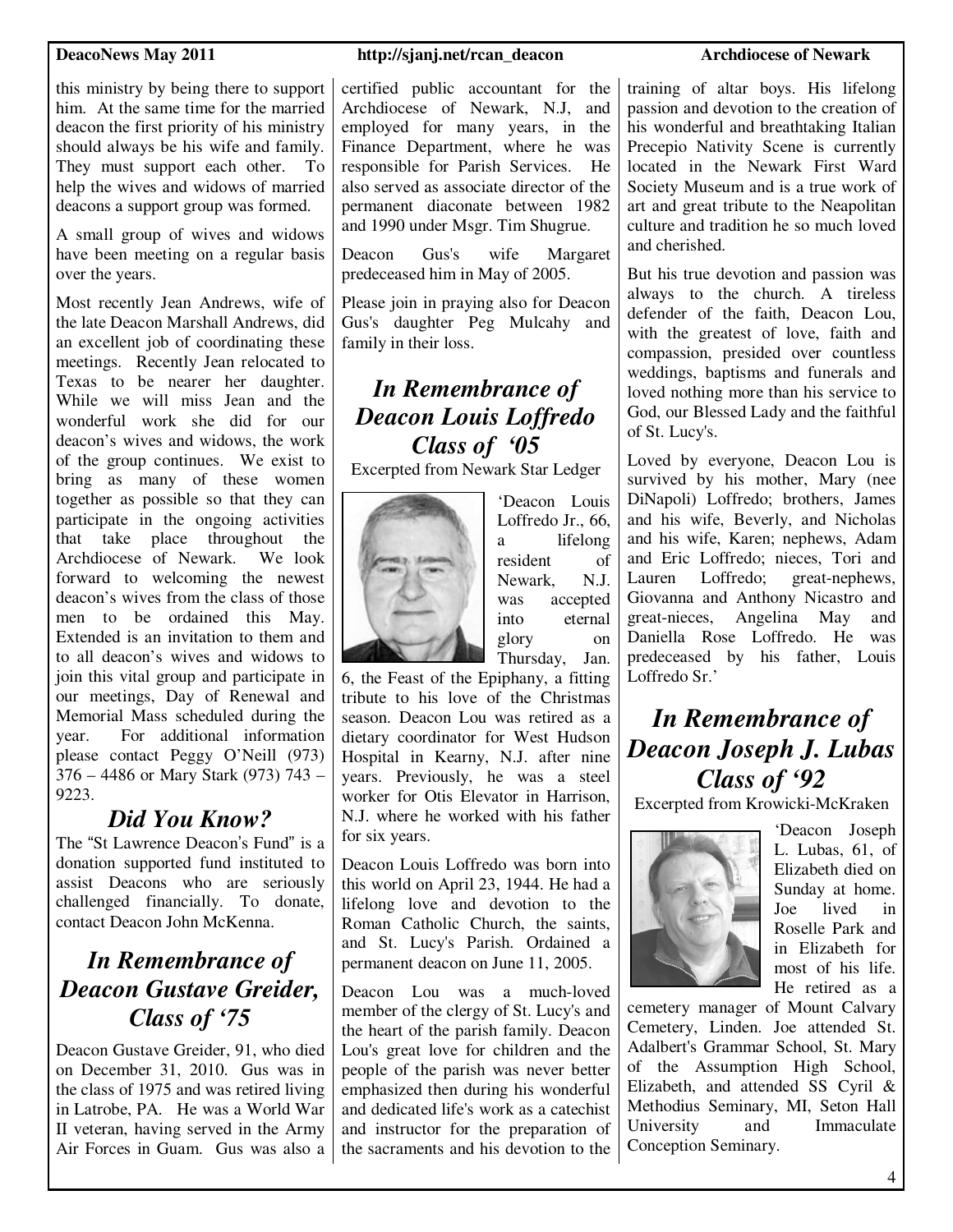He was ordained a deacon in 1992. He was grand marshal of the Pulaski Day Parade, Elizabeth Contingent, in 2003. Joe was predeceased by his father, Joseph W. Lubas, in 1987. He is survived by his mother, Stephanie Ciuba Lubas of Elizabeth; a brother, Edward Lubas and his wife, Donna, of Linden; a sister, Lorraine Pasieka of Bethlehem, Pa., and two nieces, Meredith and Emily Lubas."

Deacon Joe Lubas also worked with Deacons John Baltus and Aldo Antola under the former diaconate director, Deacon Ed Porter, as formation facilitators and was responsible for the teaching of "practicums" for the sacraments of marriage and baptism as well as other formational programs.

# *In Remembrance of Deacon Philip J. Rejrat Class of '02*

Excerpted from Krowicki-McKraken



'Deacon Philip John Rejrat, 61, of Roselle passed away on Wednesday, January 19, 2011 at Trinitas Regional Medical Center, Elizabeth. Born

in Elizabeth he has resided in Roselle for over 30 years. Deacon Philip, employed at Verizon in Newark, for over 42 years, most recently as a Supervisor of Real Estate Operations.

He was ordained as a Deacon in the Archdiocese of Newark on June 2002, and since then has served as a Deacon at St. Adalbert's R.C. Church, Elizabeth.

Deacon Philip ministered to the Sick and Home Bound, and was the Director of Religious Education at the parish. He served as an altar server, usher, and was a member of the Holy Name Society, all at St. Adalbert's Church. He was also a member of the

#### **DeacoNews May 2011** http://sjanj.net/rcan\_deacon Archdiocese of Newark

Knights of Columbus Rev. Dean Gessner Council 3310, Elizabeth.

Deacon Philip was the beloved husband for 43 years of Frances (Sarriugarte) Rejrat, devoted father of Susan Cianci and her husband Michael of Linden, Patricia Mabene and her husband William of Elizabeth, Christiana Rejrat at home, Philip of Roselle Park and his fiancée Corinne Ciaccio, Peter of North Brunswick, David of Edison and his fiancée Melinda McHale, close family friend Vincent Dennie, loving brother of Theresa Rejrat of Morganville and her friend Jerry Baio, and Mary Ann Lutz and her husband George of Denville. Cherished grandfather of Stephen, Michael, Megan and Lillian'.

# *In Remembrance of Deacon Paul Alfred Schneider Class of '77*

Excerpted from Glen Rock Gazette

Paul Alfred Schneider, 92, died on March 17, 2011. Born in Nutley, he resided in Glen Rock for 57 years. He graduated with a bachelor's degree from Teachers College in Paterson and a master's degree from Montclair State University. He went on to earn a doctorate from Columbia University in New York City. An Army veteran of World War II who was a Bronze Star recipient, he was a past commander and 55-year member of American Legion Post 145 of Glen Rock. As an educator and administrator, he was a member of the Bergen County Teacher's Association and a former member of the NJ Council of Education. He was a parishioner of St. Catharine R.C. Church in Glen Rock, an usher and also served as a deacon for 25 years. He was also a member of the Hobbyists Club of Ridgewood. He had a long career with the Borough of Glen Rock Board of Education, spanning 36 years, where he served as a teacher, principal and assistant

superintendent before his retirement in 1982.

He is survived by his wife, Alice (McGuirk) Schneider; his children, Paul A. Schneider Jr. and wife Debbie, Kathleen Hodgson and husband Edward and Ann Marancik and husband Jerry; his grandchildren, Gil, Greg, David, Eric and Lucas; his sister, Gladys Quant; many nieces and nephews; and his two sisters-in-law.

# *In Remembrance of Deacon William Giordano Class of '77*  Excerpted from Newark Star Ledger

Deacon William J. Giordano, 80, lifelong resident of Bayonne, died peacefully on Thursday, May 12, 2011. He worked as an Insurance Analyst for ISO of Jersey City, retiring a short time ago. Bill was also a Roman Catholic Permanent Deacon, being ordained December 11, 1977 by Most Reverend Peter L. Gerety. He served as a Deacon for O.L. of the Assumption Church in Bayonne for 35 years. Bill served on many committees in the church, but his first love was the Food Pantry at the church, which was recently dedicated in his name along with his wife Ann. It is now known as the Deacon Bill and Ann Giordano Food Pantry. Bill was the beloved husband of the late Ann (Caltagirone); loving father of Rosemarie Giordano, John Giordano and his life partner Mark Zduniak, Andrea Cardella and her husband Daniel, and Mark Giordano and his wife Elizabeth; cherished grandfather of Jennifer Leone and her husband Adam, and Mark and Caitlin Giordano; and dear brother of Theresa Stine of Somerset. He was also survived by many nieces, nephews and friends. He was predeceased by his parents, John and Rose (Schiro) Giordano, and his siblings, Jo Ward, Mildred Regenye, Robert, Edward, and John Giordano.

**Profiles of the Permanent Diaconate's Ordinandi,**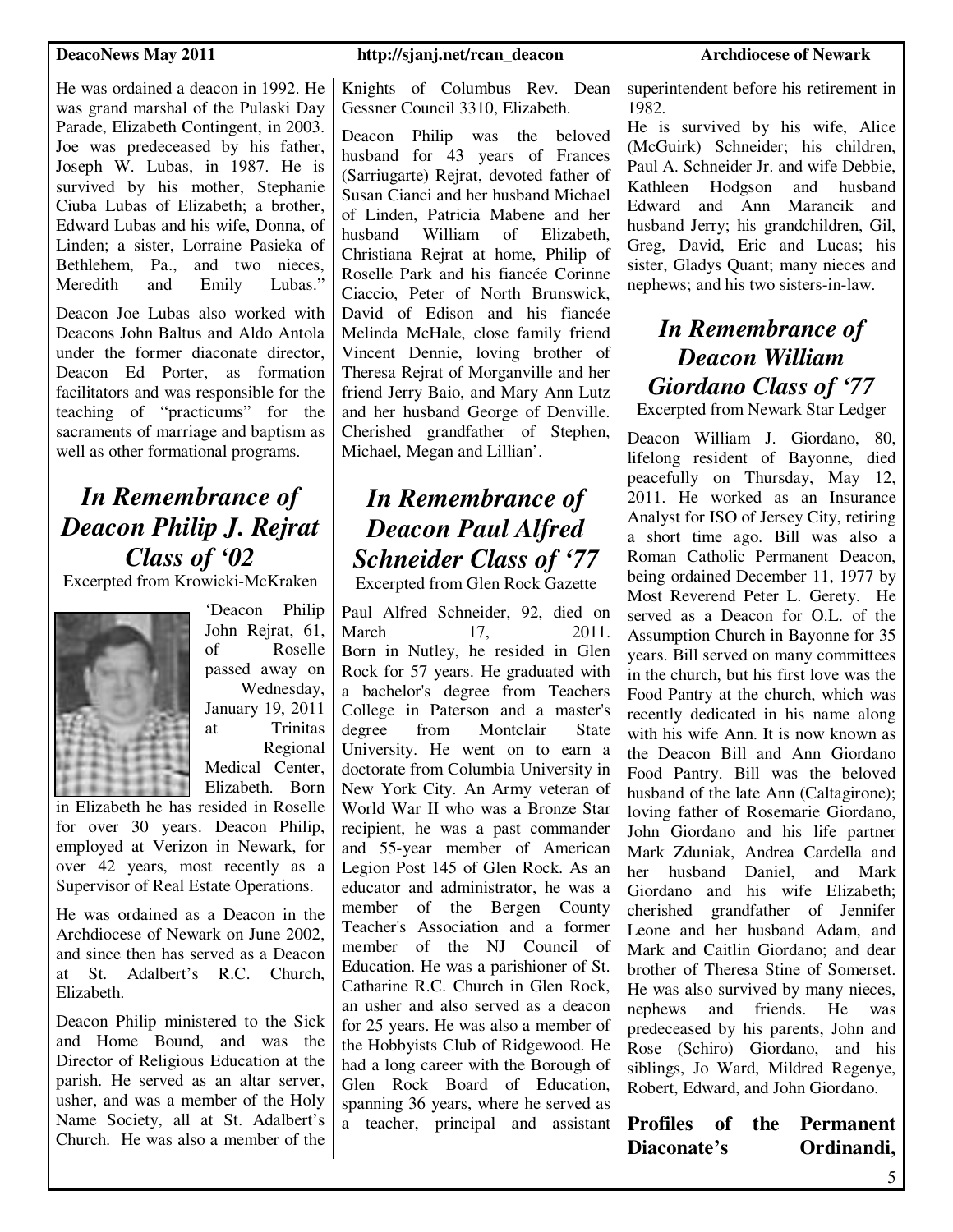#### **DeacoNews May 2011** http://sjanj.net/rcan\_deacon Archdiocese of Newark

### **Ordained on May 21, 2011 – profiles provided by The Catholic Advocate of the Archdiocese of Newark**

#### **Simplice Ahoua**

Saint Lucy Parish, Newark. Married to Emma S. Alade-Bile, three children. Parish Eucharistic adoration committee, Friday prayer group leader, usher, parish Holy Name Society. Profession: system-test technician.

#### **Wilbert Alexandre**

Our Lady of the Most Holy Rosary and Saint Michael Parish, Elizabeth. Married to Merzila, three children. Legion of Mary prayer group, acolyte, Haitian Liturgy Committee, Haitian Pastoral Council, parish council, New Energies committee, parish choir. Profession: driver, accounting.

### **Justo Aliaga**

Saint Cecilia Parish, Kearny. Married to Araceli, three children. Extraordinary Minister of the Eucharist, lector, choir/cantor, member of hospital visit team, pastoral council, Pre-Cana, Why Catholic?, Knights of Columbus. Profession: polisher, jeweler.

### **Manuel Almeida**

Our Lady of Fatima Parish, Elizabeth. Married to Maria, three children. Commentator and cantor, lector, CCD teacher, Knights of Columbus, Extraordinary Minister of the Eucharist, Christian Foundation for Ministry, Cursillo in Christianity, charismatic renewal

prayer group. Profession: facility maintenance.

### **P. Emeruwa Anyanwu**

Igbo Catholic Community Church, Blessed Sacrament /Saint Charles Borromeo Parish, Newark. Married to Imma, four children. Eucharistic minister, parish council, Amazing Grace Mercy (medical) Mission, marriage encounter class shepherd, BLD Covenanted Disciple, marriage encounter weekend pastoral team, parish soup kitchen volunteer. Profession: project manager/civil engineer.

### **Charlie Boucher II**

Our Lady of Peace Parish, New Providence. Married to Francine. Eucharistic minister to the homebound, RCIA, lector. Profession: retired internal auditor.

### **Paul A. Carris**

Corpus Christi Parish, Hasbrouck Heights. Married to Carroll, two children. Lector, choir, Cursillo parish coordinator, eucharistic minister to the homebound, New Energies Core team member, Christian Foundation for Ministry, eucharistic adoration team, archdiocesan Men's Commission parish coordinator. Profession: senior engineering manager.

### **Joseph R. Castoro**

Saint Catharine Parish, Glen Rock. Married to Kathy, three children. Lector, eucharistic minister, liturgy chairman, Cornerstone team, Men's Sharing Group, prayer group, one

RCIA. Profession: grounds worker, lay director of parish RCIA.

#### **Arnulfo Cuesta**

Saint Paul of the Cross Parish, Jersey City. Married to Carmelita, two children. Lector/eucharistic minister, CCD teacher, New Energies transition team, core facilitator for the New Energies project (Youth Ministry), parish finance committee. Profession: martial arts instructor.

### **James Detura**

Saint John the Evangelist Parish, Bergenfield. Married to Trish, four children. Lector, eucharistic minister, Disciples in Mission, Christian Foundations for Ministry, marriage preparation, marriage encounter, Cornerstone, parish stewardship coordinator. Profession: pharmacist.

### **Domenick DiBernardo**

Most Sacred Heart of Jesus Parish, Wallington. Married to Joan, one child. Lector, Extraordinary Minister of the Eucharist, adult altar server, pastoral committee, welcome/hospitality committee, environmental/decorating

committee, Knights of Columbus, youth ministry formation, stewardship core committee, minister of the Eucharist for the sick and homebound. Profession: letter carrier.

### **Kenneth DiPaola**

Our Lady of Peace Parish, New Providence. Married to Susan, child. Baptism team,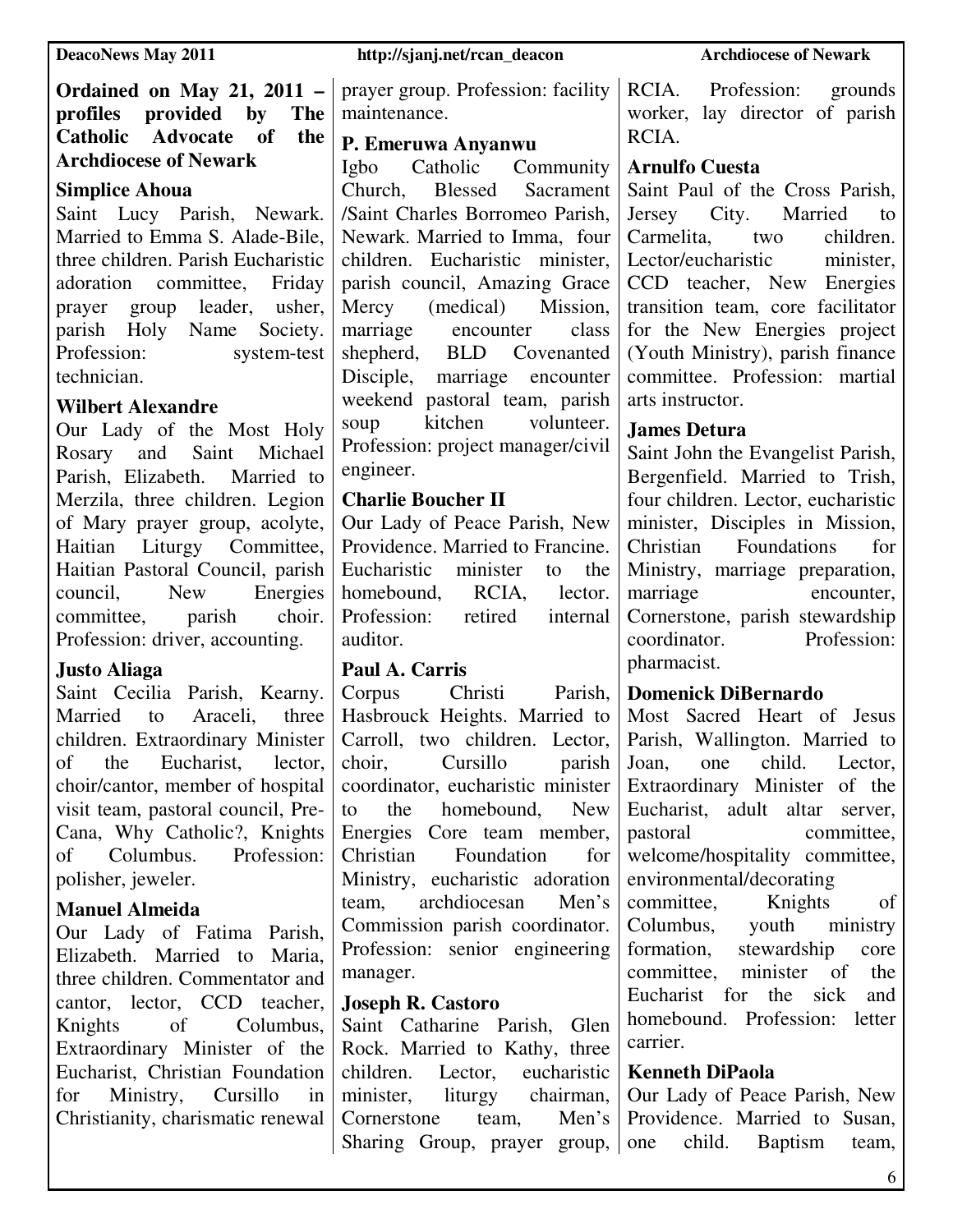archdiocesan evangelization liaison, former pastoral council member, worship cluster leader, Third Order Dominican, treasurer. Profession: director of development, Development Office, Archdiocese of Newark.

#### **John J. Florio**

Saint Joseph Parish, Maplewood. Married to Judy, two children. Extraordinary Minster of the Eucharist, server/lector. Knights of Columbus, Interfaith Hospitality Network. Profession: optometrist.

#### **Angel Hernandez**

Saint Francis of Assisi Parish, Hackensack. Married to Isabel, two children. Usher, Extraordinary Minister of the Eucharist, server/member of parish Spanish prayer group, prayer and visitor group for the sick. Profession: business owner.

#### **Pedro Herrera**

Saint Mary of the Assumption Parish, Elizabeth. Married to Leyla, two children. Lector, CCD teacher, RCIA, endowment coordinator. Profession: production-control manager.

#### **Don Hessemer**

Saint Bartholomew the Apostle Parish, Scotch Plains. Married to Joan, two children. Former religious education teacher, lector, eucharistic minister (Mass and homebound), parish leader of Social Outreach Ministry, Operation Rice Bowl coordinator, Catholic Charitiesparish social ministry section,<br>Pax Christi Profession Pax Christi Profession: environmental consultant.

#### **DeacoNews May 2011** http://sjanj.net/rcan\_deacon Archdiocese of Newark

#### **Jose Homen**

Our Lady of Fatima Parish, Elizabeth. Married to Lourdes, two children. Coordinator of lectors, Extraordinary Minister of the Eucharist, eucharistic adoration team, Baptism preparation team, coordinator World Apostolate Fatima, Knights of Columbus. Profession: auto mechanic.

#### **John J. Karal**

Saint Ann Parish, Jersey City. Single. Parish trustee, lector, Extraordinary Minister of the Eucharist, adult altar server, parish collections assistant, parish council vice chair, New Energies parish transition team. Profession: teacher, Hudson Catholic Regional High School, Jersey City.

#### **Timothy A. Kennedy**

Saint John the Apostle Parish, Clark/Linden. Married to Angela. Extraordinary Minister of the Eucharist, music minister, leader of contemporary ministry, eucharistic adoration, fund raising coordinator. Profession: police chief, retired detective.

#### **Tom Lagatol**

Our Lady of Victory Parish, Harrington Park. Married to Jan, two children. CCD, lector, Confirmation candidates' program, Saint Joseph Society, altar server at daily Mass, "Mr. Fix It" for the parish. Profession: physical and electronic security specialist/consultant, retired FBI special agent.

**Anthony Liguori, Jr.** 

Saint Elizabeth Parish, Wyckoff. Married to Jeannette, two children. Teen Mass music minister (Corpus Christi Parish, Hasbrouck Heights), music minister (Assumption and Corpus Christi Youth Group), Extraordinary Minister of the Eucharist, Christian Family Movement (Assumption Parish), Knights of Columbus.<br>Profession: Catholic school Profession: Catholic music teacher/musician.

#### **Francis P. Materia**

Our Lady of the Assumption Parish, Wood-Ridge. Married to Kathy, two children. Extraordinary Minister of the Eucharist, lector, parish sports director, Knights of Columbus, Partners in Ministry, trainer of altar servers, church decorating committee, parents guild, master of ceremonies at special masses, former CCD teacher Confirmation instructor. Profession: accounting manager.

### **Robert C. Millea**

Saint Stephen Parish, Kearny. Married to Patricia, three children. Lector, Eucharistic Minister, Knights of Columbus, parish baptism, Pre-Cana and RCIA teams, parish council (past president). Profession: project manager/estimator.

#### **Jorge A. Montalvo**

Saint Mary of the Assumption Parish, Elizabeth. Married to Lydia, one child. Christian Foundations Ministry (CFM) instructor, advisory board member CFM and human concerns, workshop presenter for worship department, Protecting God's Children, New

7